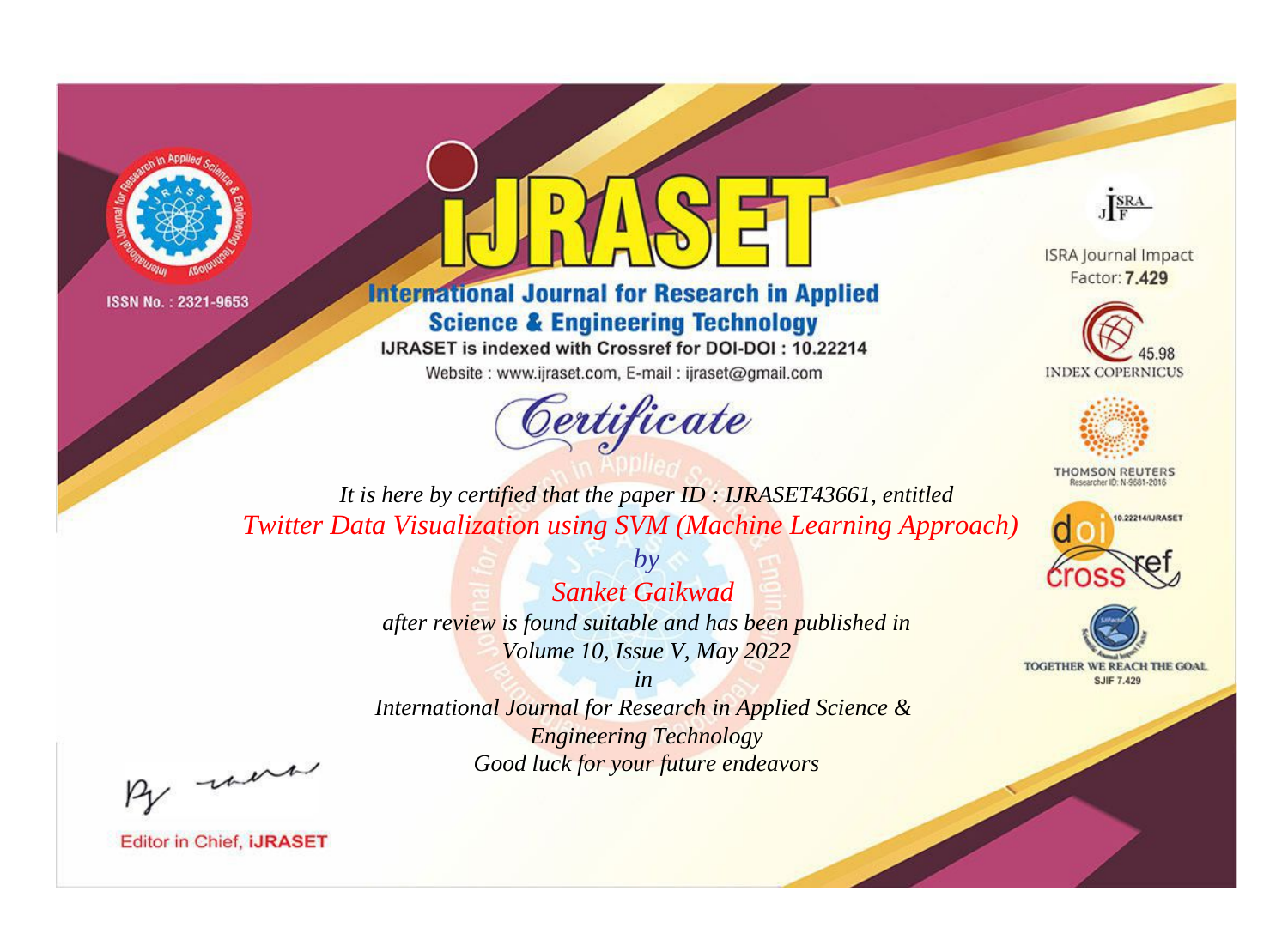



**International Journal for Research in Applied Science & Engineering Technology** 

IJRASET is indexed with Crossref for DOI-DOI: 10.22214

Website: www.ijraset.com, E-mail: ijraset@gmail.com



JERA

**ISRA Journal Impact** Factor: 7.429





**THOMSON REUTERS** 



TOGETHER WE REACH THE GOAL **SJIF 7.429** 

*It is here by certified that the paper ID : IJRASET43661, entitled Twitter Data Visualization using SVM (Machine Learning Approach)*

> *Vishal Ingle after review is found suitable and has been published in Volume 10, Issue V, May 2022*

*by*

*in* 

*International Journal for Research in Applied Science & Engineering Technology Good luck for your future endeavors*

By morn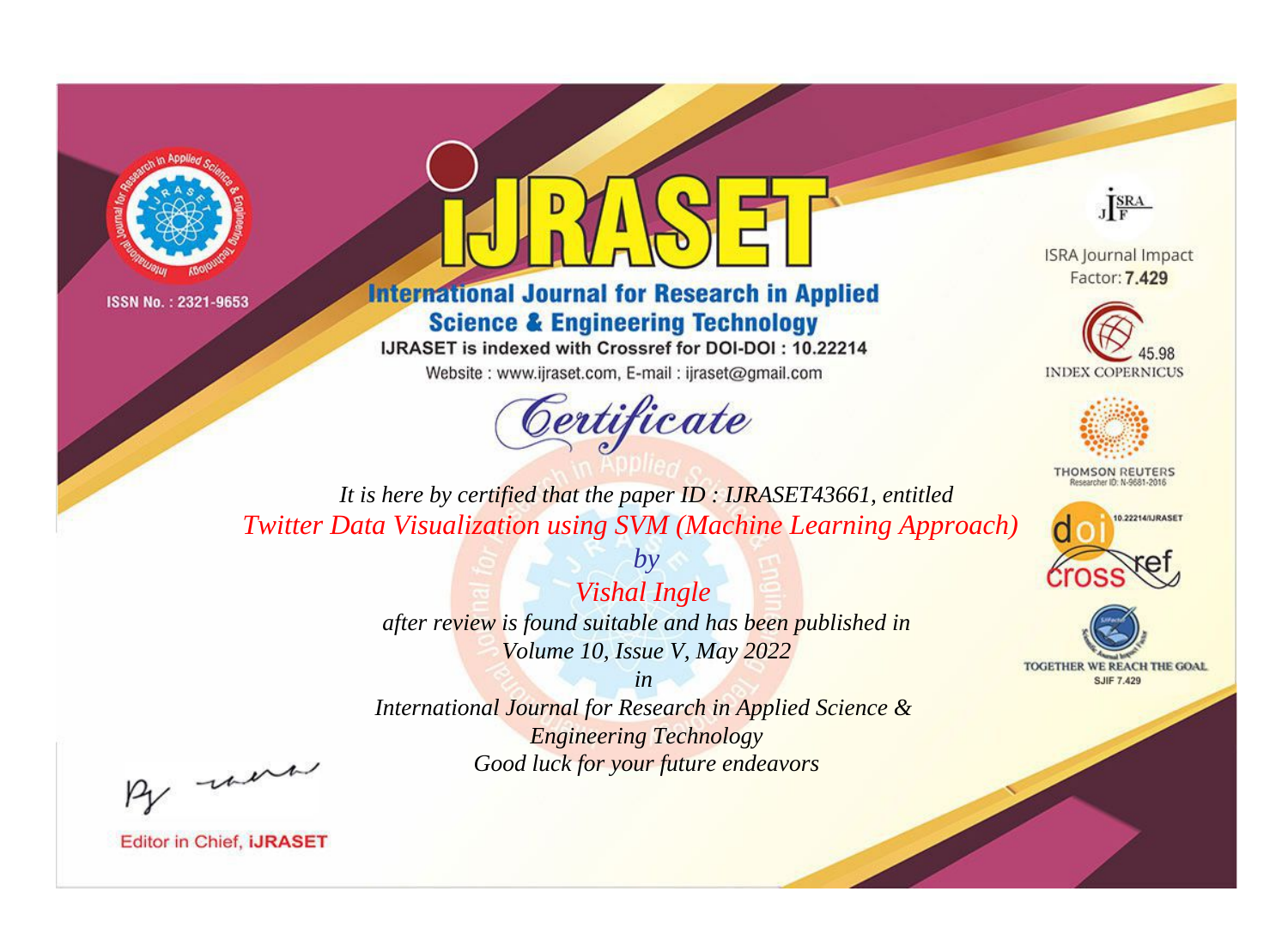



**International Journal for Research in Applied Science & Engineering Technology** 

IJRASET is indexed with Crossref for DOI-DOI: 10.22214

Website: www.ijraset.com, E-mail: ijraset@gmail.com



JERA

**ISRA Journal Impact** Factor: 7.429





**THOMSON REUTERS** 



TOGETHER WE REACH THE GOAL **SJIF 7.429** 

*It is here by certified that the paper ID : IJRASET43661, entitled Twitter Data Visualization using SVM (Machine Learning Approach)*

> *Razique Raza after review is found suitable and has been published in Volume 10, Issue V, May 2022*

*by*

*in* 

*International Journal for Research in Applied Science & Engineering Technology Good luck for your future endeavors*

By morn